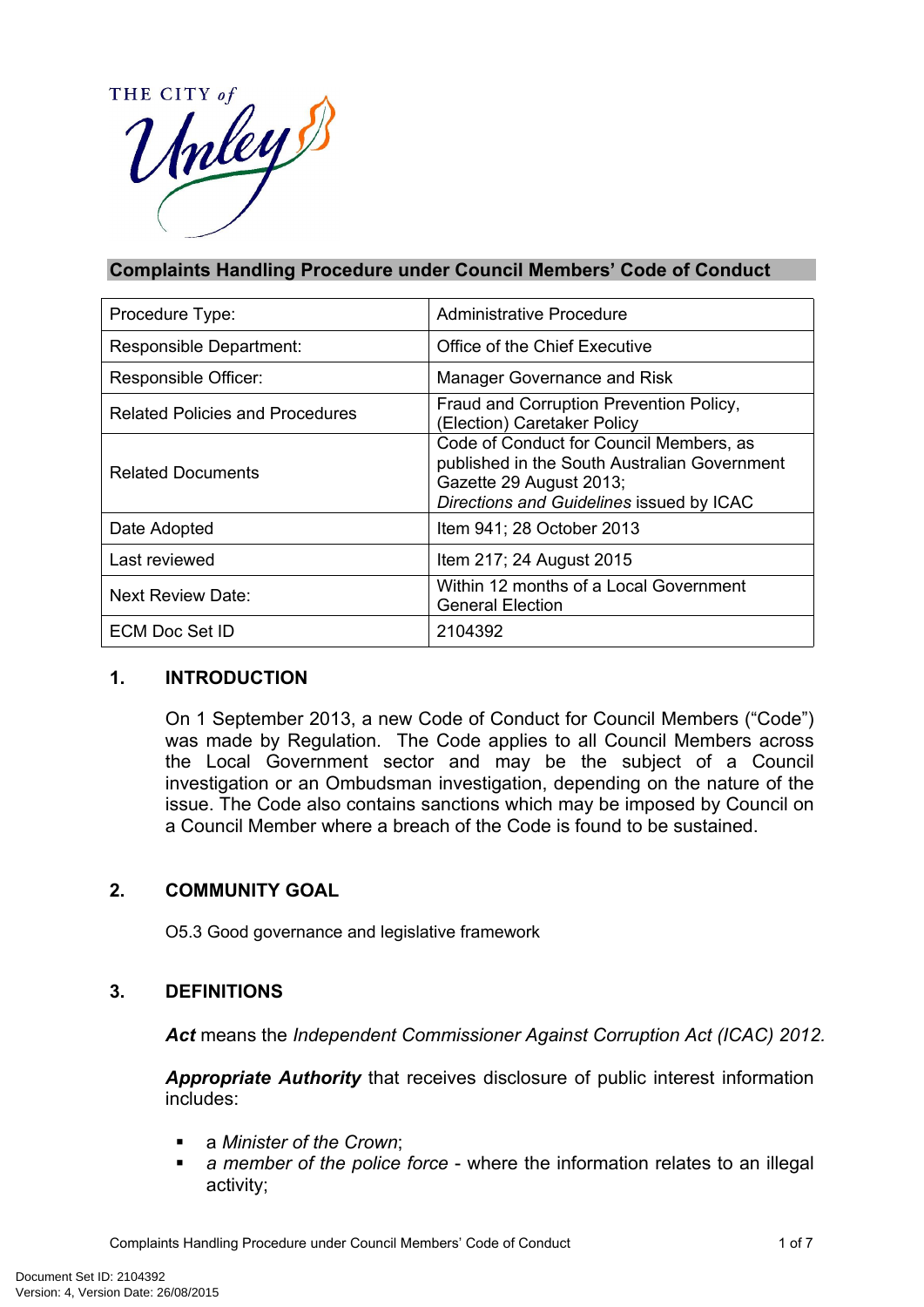- the *Auditor-General* where the information relates to the irregular or unauthorised use of public money;
- the *Ombudsman* where the information relates to a public officer;
- a *Responsible Officer*, where the information relates to a matter falling within the sphere of responsibility of a Local Government body; or
- any other person to whom, in the circumstances of the case, it is reasonable and appropriate to make the disclosure.

*Complainant* refers to the person who makes a complaint.

#### *Corruption* in *public administration* means:

- an offence against Part 7 Division 4 (offences relating to public officers) of the Criminal Law Consolidation Act 1935, which includes the following offences:
	- (i) bribery or corruption of public officers;
	- (ii) threats or reprisals against public officers;
	- (iii) abuse of public office;
	- (iv) demanding or requiring benefit on basis of public office;
	- (v) offences relating to appointment to public office.
- Any other offences (including an offence against Part 5 (Offences of dishonesty) of the Criminal Law Consolidation Act 1935) committed by a public officer while acting in his or her capacity as a public officer or by a former public officer and related to his or her former capacity as a public officer, or by a person before becoming a public officer and related to his or her capacity as a public officer, or an attempt to commit such an offence; or
- Any of the following in relation to an offence referred to in a preceding paragraph:
	- (i) aiding, abetting, counselling or procuring the commission of the offence;
	- (ii) inducing, whether by threats or promises or otherwise, the commission of the offence;
	- (iii) being in any way, directly or indirectly, knowingly concerned in, or party to, the commission of the offence;
	- (iv) conspiring with others to effect the commission of the offence.

*Directions and Guidelines* is a reference to the Directions and Guidelines issued pursuant to section 20 of the ICAC Act, which are available on the Commissioner's website (www.icac.sa.gov.au)

*Employee* refers to all the Council's employees and includes trainees, work experience students, volunteers, and contractors whether they are working in a full-time, part-time or casual capacity.

*ICAC Act is* the Independent Commissioner Against Corruption Act 2012.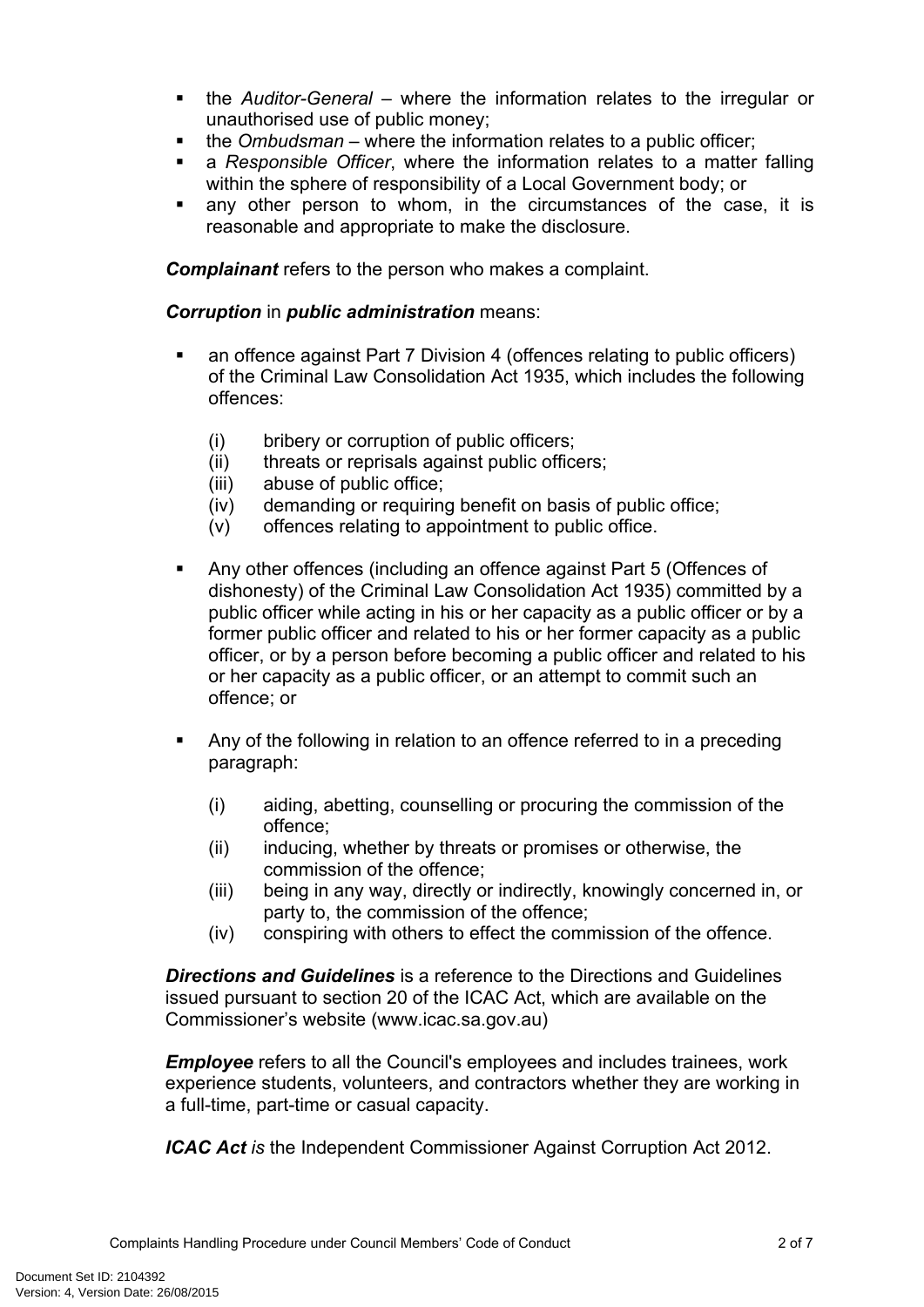*Maladministration* is defined by the *Independent Commissioner Against Corruption Act 2012* in public administration to mean:

- (i) conduct of a public officer, or a practice, policy or procedure of a public authority, that results in an irregular and unauthorised use of public money or substantial mismanagement of public resources; or
- (ii) conduct of a public officer involving substantial mismanagement in or in relation to the performance of official functions; and
	- includes conduct resulting from impropriety, incompetence or negligence; and
	- is to be assessed having regard to relevant statutory provisions and administrative instructions and directions.

*Mandatory Code* refers to the Code of Conduct for Council Members as published in the South Australian Government Gazette 29 August 2013.

*Misconduct* in public administration defined at Section 4 of the ICAC Act means:

- contravention of a code of conduct by a public officer while acting in his or her capacity as a public officer that constitutes a ground for disciplinary action against the officer; or
- other misconduct or a public officer while acting in his or her capacity as a public officer.

*Office for Public Integrity (OPI)* is the office established under the ICAC Act that has the function to:

- receive and assess complaints about public administration from members of the public;
- **F** receive and assess reports about corruption, misconduct and maladministration in public administration from the Ombudsman, the Council and public officers;
- make recommendations as to whether and by whom complaints and reports should be investigated;
- perform other functions assigned to the Office by the Commissioner.

*Public administration* defined at section 4 of the ICAC Act means without limiting the acts that may comprise public administration, an administrative act within the meaning of the *Ombudsman Act 1972* will be taken to be carried out in the course of public administration.

# *Public Officer* includes:

- an elected Member of the Council, including the Mayor;
- **EXECT** an Independent member of the Council's Development Assessment Panel;
- an Independent member of a Council Committee or a subsidiary of the Council, and
- **an Employee or Officer of the Council.**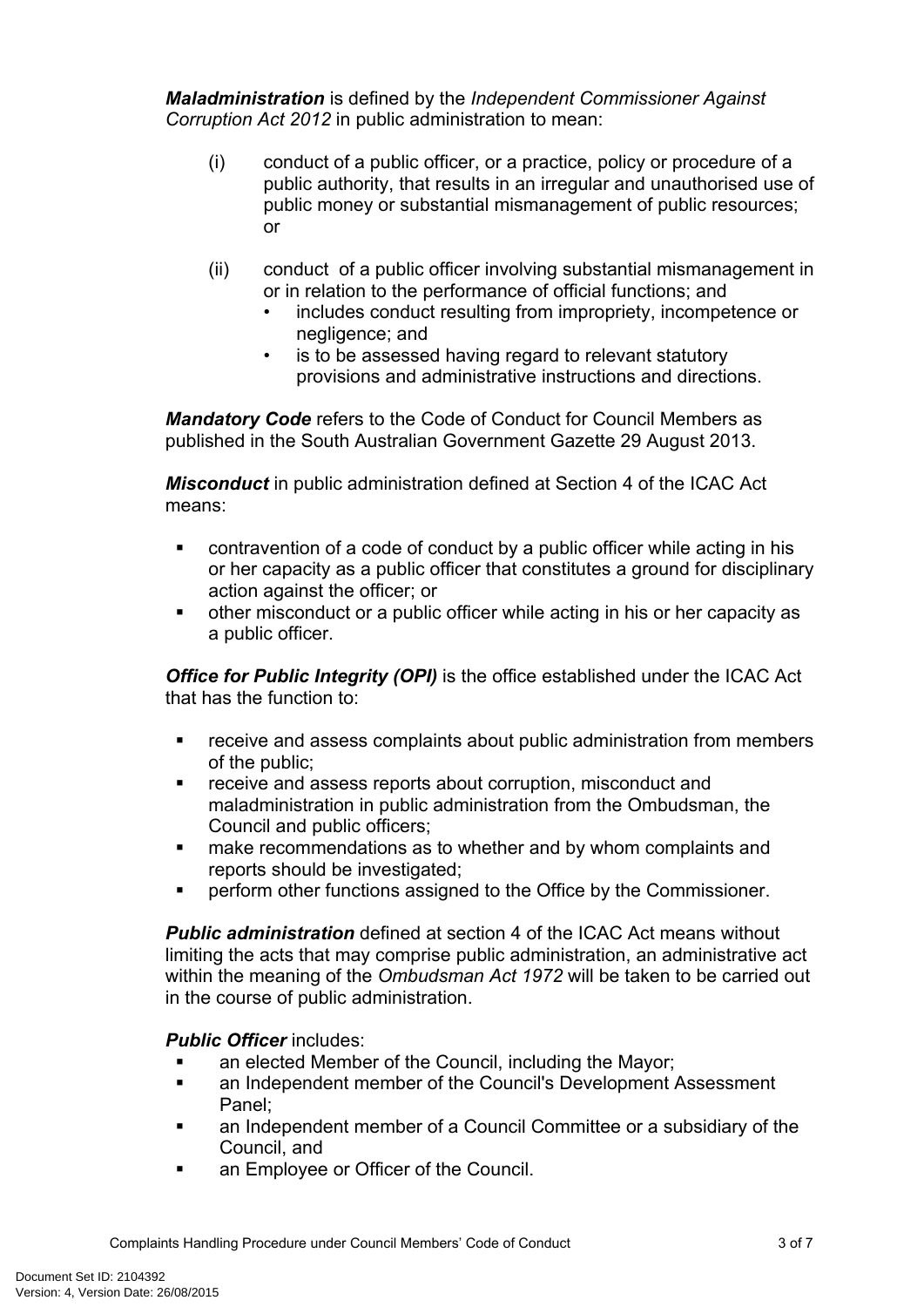# **4. PROCEDURES**

This procedure applies when the Council receives a complaint against a Council Member under the Code of Conduct for Council Members ("Code") as gazetted on 29 August 2013. [A copy of the Code may be accessed on the website at [www.unley.sa.gov.au](http://www.unley.sa.gov.au/) ].

## **Breaches of the Code of Conduct**

Breaches of the Code may relate to behaviour (in Part 2 of the Code) or misconduct (in Part 3 of the Code). Criminal or corruption matters, which are subject to separate legislation, do not form part of the Code for Council Members but are referred to in the appendix. This procedure covers referral of these types of complaints to other agencies.

#### **Alleged breach**

- 1. Where an alleged breach occurs the complainant should report the allegation, in writing, to the Council, addressed to the CEO. The allegation should:
	- be specific
	- provide as much supporting evidence as possible to assist an investigation
	- provide the name of the Member who has allegedly breached the Code.

Complainants can, at any time, take the alternative option of lodging the complaint with the Office of Public Integrity (OPI), which will direct the complaint in accordance with the ICAC Act.

- 2. The CEO will be responsible for receiving and managing the referral of a complaint and will advise the Principal Member (or if it relates to the Principal Member, his/her deputy) of receipt of a complaint. The Principal Member (or deputy) will determine whether the complaint relates to:
	- behaviour which falls under Part 2 of the Code
	- misconduct which triggers action under Part 3 of the Code or
	- criminal or corrupt behaviour

Complaints relating to misconduct or criminal behaviour must be referred to the appropriate authorities immediately. (See below at clauses 6 and 7 under Part 3, Mandatory Code (Misconduct))

Council maintains jurisdiction where the complaint deals with conduct that falls into Part 2 of the Code. Part 2 deals with conduct that reflects reasonable community expectations of how Council Members should conduct themselves. Robust debate within Council which is conducted in a respectful manner is not a breach of this Part.

Having regard to the seriousness of the allegation and information provided, the Principal Member may:

- seek to resolve the matter internally
- refer the complaint to the Local Government Governance Panel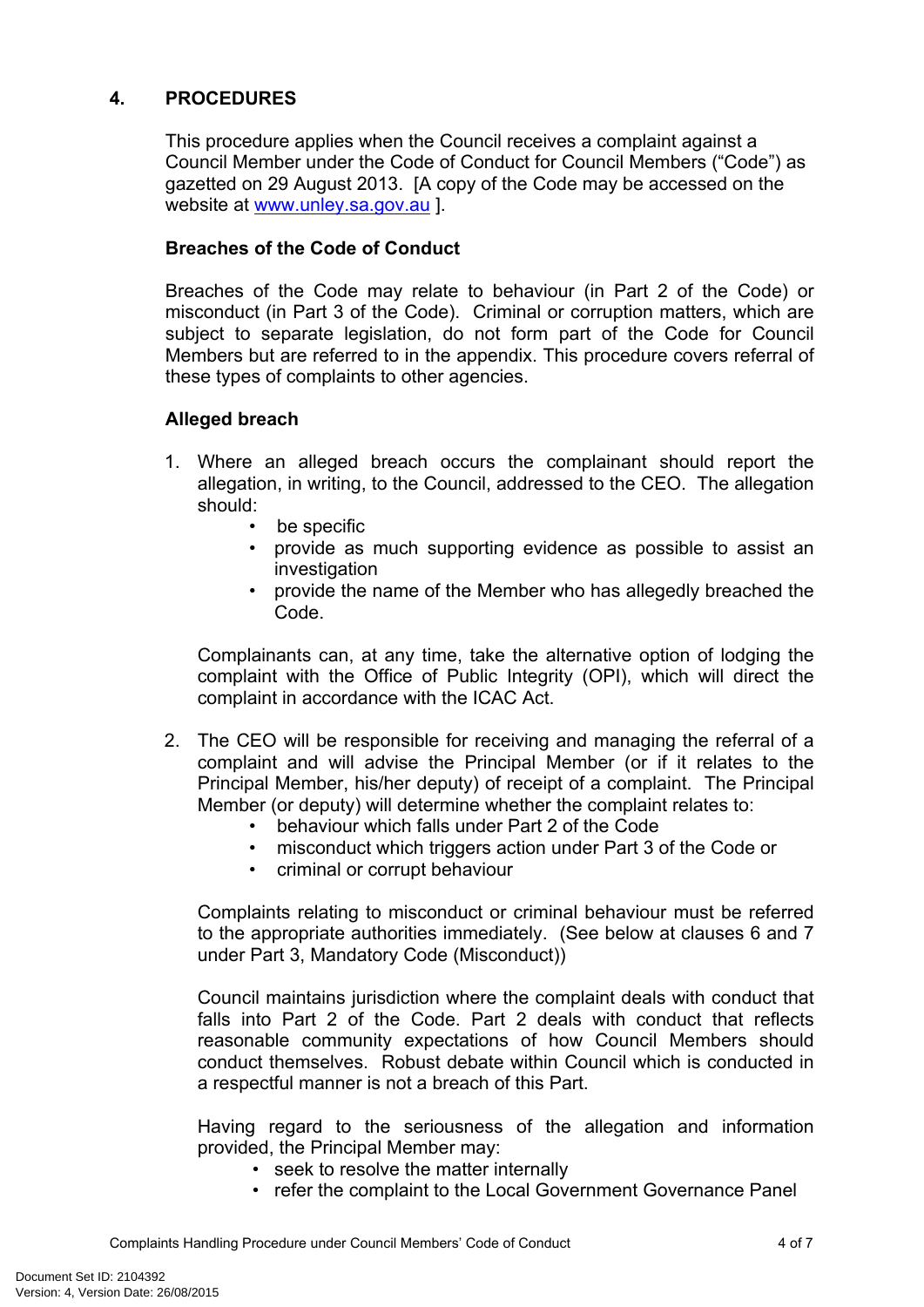- dismiss the allegation.
- 3. Within three days of receipt of an allegation, the Member who is the subject of the complaint will be advised by the Principal Member of the complaint and its substance. The Member will also be advised of the manner in which the Principal Member intends to deal with the complaint.

## **Alleged Breach of Part 2 - Internal response**

- 1. Only matters which are determined to be of a minor nature will be dealt with internally and only with the agreement of the parties. The Principal Member may hold meetings with the complainant and the Council Member and may seek mediation and conciliation between the parties in an attempt to resolve the matter to the satisfaction of all parties. This may be appropriate, for example, where the complainant is also a Council Member.
- 2. The Principal Member must ensure that the principles of natural justice and procedural fairness are observed.
- 3. Where the matter is resolved by the Principal Member to the satisfaction of all the parties, the matter will be closed and no further action will be taken. The Principal Member will send written confirmation to all the parties confirming that the matter has been resolved and **provide a report to a public meeting of the Council.**
- 4. Where the matter cannot be resolved, the Principal Member will refer the original complaint to the Local Government Governance Panel. Neither the Principal Member nor the CEO will be part of a complaint referred to the Local Government Governance Panel.

## **Alleged Breach of Part 2 – Referral to the Local Government Governance Panel**

- 1. Where there has been an allegation that a Council Member has breached Part 2 of the Code, the complaint may be referred to the independent Local Government Governance Panel by the Principal Member under this procedure, without further reference to Council.
- 2. Complaints referred to the Governance Panel will specify the ground/s of the complaint, set out the circumstances of the complaint and be accompanied by any other material that is available to support the complaint. A copy of the Governance Panel's procedures is available on the Governance Panel webpage on the LGA's website under Rules of Engagement. [ [www.lga.sa.gov.au](http://www.lga.sa.gov.au/) ]
- 3. The matter will be assessed initially by the Panel Chairperson who will determine the process to be followed and the person who will deal with the matter. The matter may be dismissed if it is frivolous, vexatious, misconceived or lacking in substance. Where a complaint progresses to an investigation, a report will be prepared by the Panel and will be provided to the Council. The report may recommend to the Council appropriate action in relation to the matter, including the imposition of any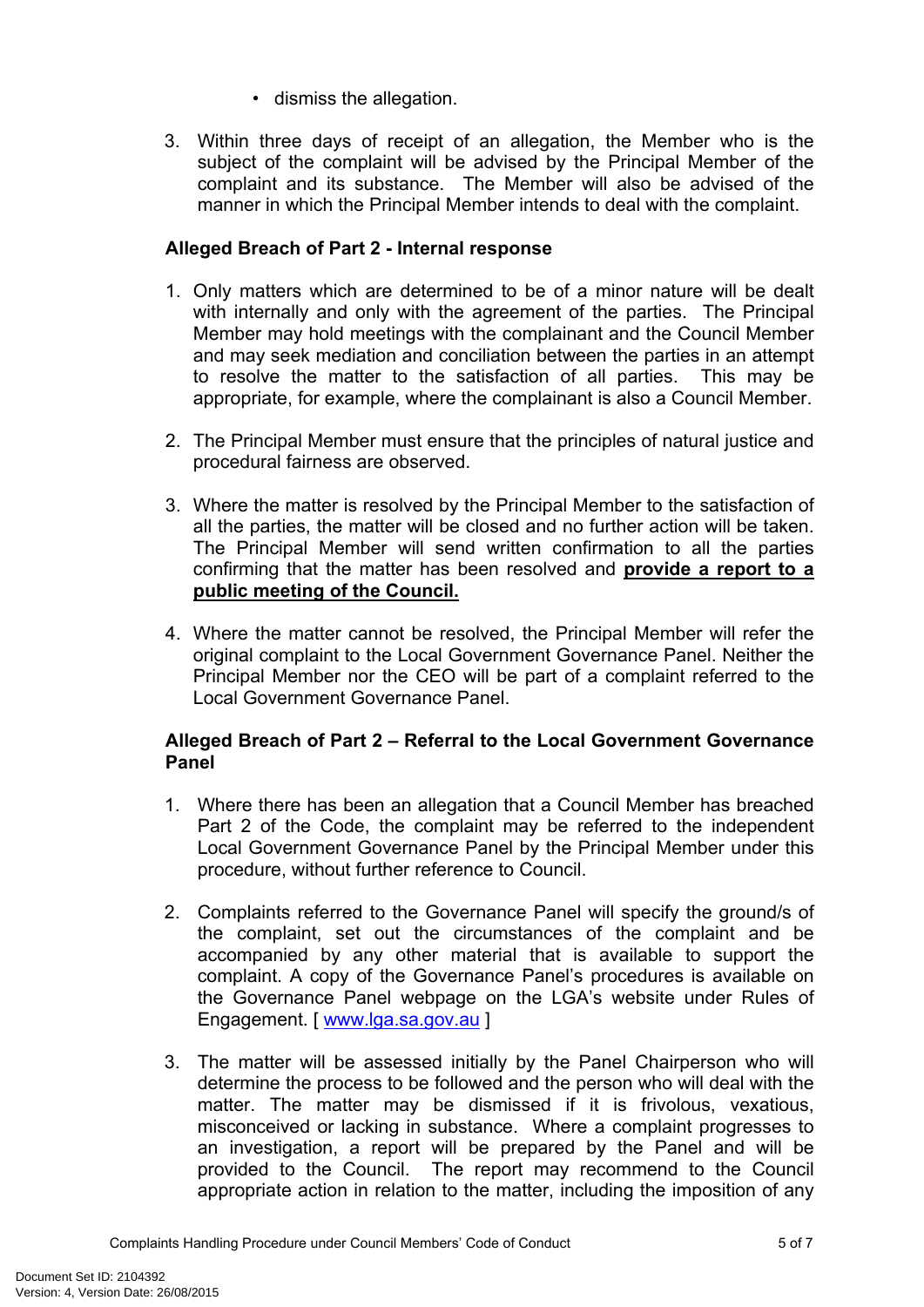of the sanctions available to a Council under clause 2.25 of the Code (see below).

## 4. A breach of Part 2 of the Code **must be the subject of a report to a public meeting of the Council.**

If, following investigation by the Governance Panel, a breach of the Part 2 of the Code is found, the breach must be the subject of a report to the Council (clause 2.24 of the Code). The Council may, by resolution, take any of the following actions:

- Take no action;
- Pass a censure motion in respect of the Council Member;
- Request a public apology, whether written or verbal;
- Request the Council Member to attend training on the specific topic found to have been breached;
- Resolve to remove or suspend the Council Member from a position within the Council (not including the Member's elected position on Council);
- Request the member to repay monies to the Council.

## **Appeals**

Council will not enter into any process of appeal in relation to Part 2 of the Code.

## **Part 3 - Mandatory Code (Misconduct)**

- 1. Any person may report an alleged breach of Part 3 of the Code to the Council, the Ombudsman or the Office for Public Integrity. Alleged breaches of this Part made to Council or to the Office for Public Integrity may be referred to the Ombudsman for investigation.
- 2. Under the Code, a Council Member who is of the opinion that a breach of Part 3 of the Code has occurred, or is currently occurring, must report the breach to the Principal Member of the Council or Chief Executive Officer, the Ombudsman or the Office for Public Integrity.
- 3. A failure to report an alleged or suspected breach of Part 3 of the Code is in itself a breach under Part 2 of the Code.
- 4. A failure of a Council Member to co-operate with the Council's process for handling alleged breaches of Part 2 of the Code may be referred for investigation under Part 3.
- 5. A failure of a Council Member to comply with a finding of an investigation under Part 2 of the Code, adopted by the Council, may be referred for investigation under Part 3.
- 6. Repeated or sustained breaches of Part 2 of the Code by the same Council Member may be referred, by resolution of the Council, to the relevant authority as a breach of Part 3.